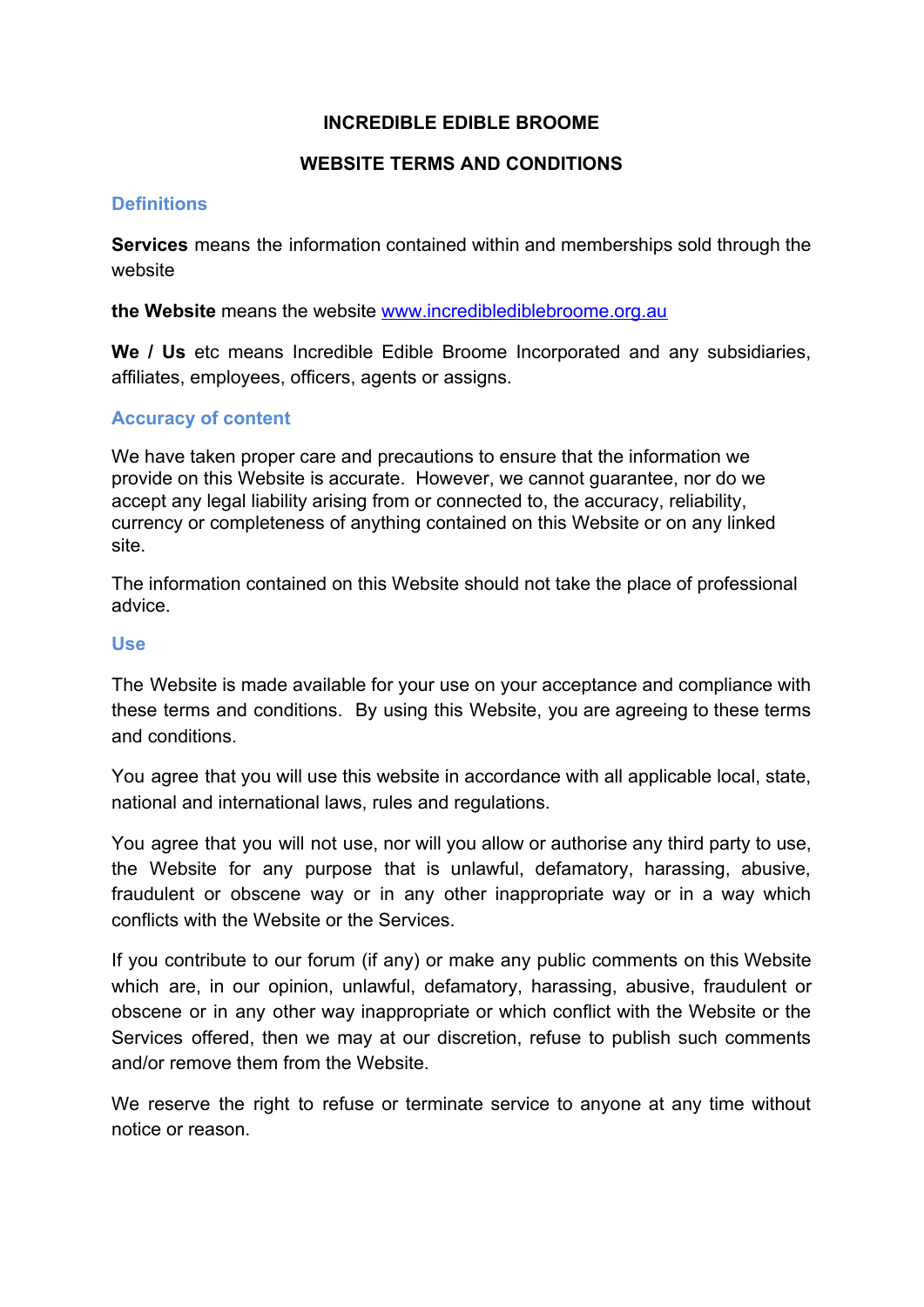## **Passwords and logins**

You are responsible for maintaining the confidentiality of your passwords and login details and for all activities carried out under your password and login.

### **Indemnification for loss or damage**

You agree to indemnify Us and hold Us harmless from and against any and all liabilities or expenses arising from or in any way related to your use of this Website or the Services or information offered on this Website, including any liability or expense arising from all claims, losses, damages (actual and consequential), suits, judgments, litigation costs and solicitors fees of every kind and nature incurred by you or any third parties through you.

#### **Intellectual property and copyrights**

We hold the copyright to the content of this Website, including all uploaded files, layout design, data, graphics, articles, file content, codes, news, tutorials, videos, reviews, forum posts and databases contained on the Website or in connection with the Services. You must not use or replicate our copyright material other than as permitted by law. Specifically, you must not use or replicate our copyright material for commercial purposes unless expressly agreed to by Us, in which case we may require you to sign a Licence Agreement.

If you wish to use content, images or other of our intellectual property, you should submit your request to us at the following email address:

#### [incredibleediblebroome@gmail.com](mailto:incredibleediblebroome@gmail.com)

#### **Links to external websites**

This Website may contain links that direct you outside of this Website. These links are provided for your convenience and are not an express or implied indication that we endorse or approve of the linked Website, its contents or any associated website, product or service. We accept no liability for loss or damage arising out of or in connection to your use of these sites.

You may link to our articles or home page. However, you should not provide a link which suggests any association, approval or endorsement on our part in respect to your website, unless we have expressly agreed in writing. We may withdraw our consent to you linking to our site at any time by notice to you.

#### **Limitation of Liability**

We take no responsibility for the accuracy of any of the content or statements contained on this Website or in relation to our Services. Statements made are by way of general comment only and you should satisfy yourself as to their accuracy.